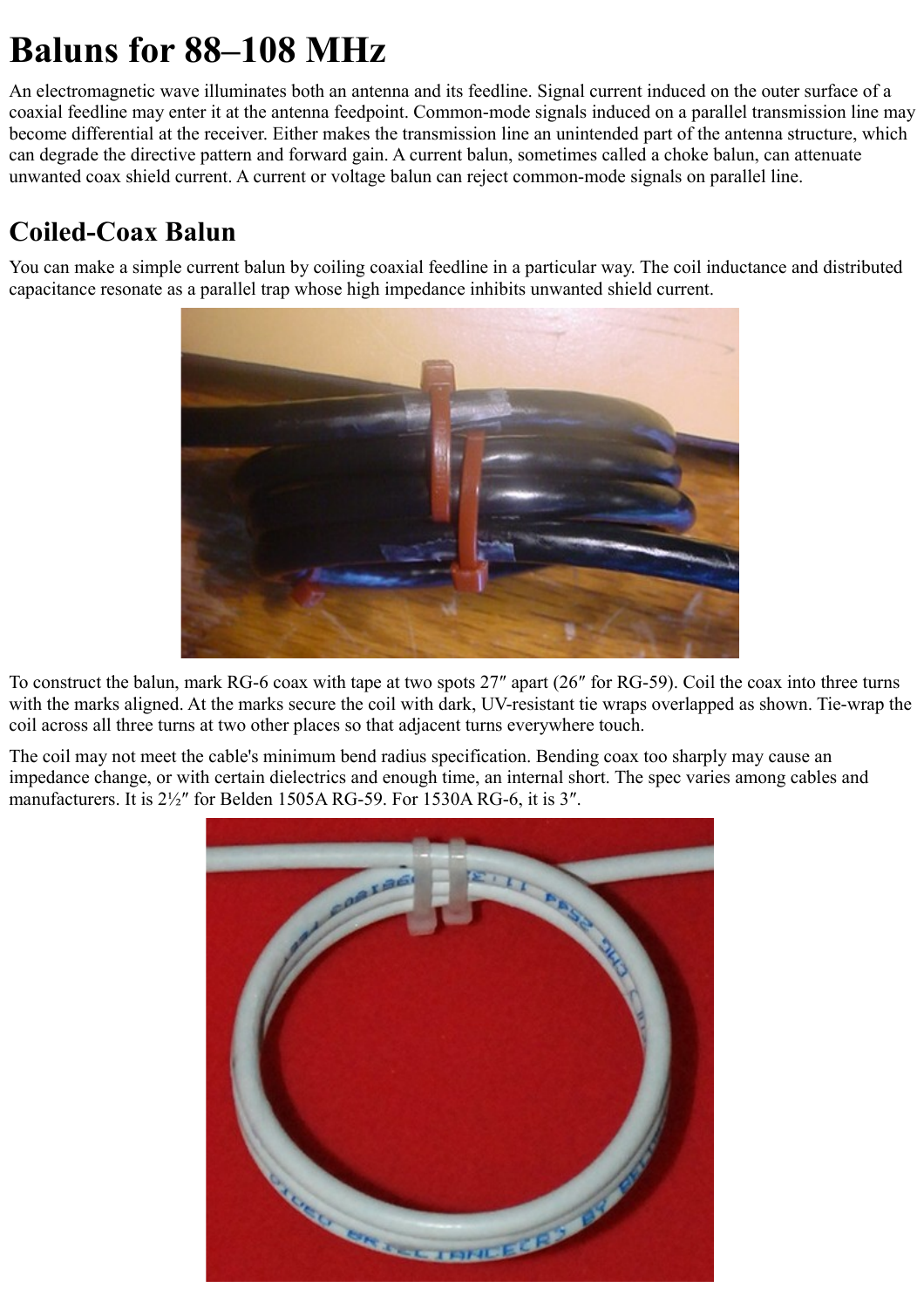Ken Wetzel uses Belden 1855A coax because it is small, easy to bend, and has a very accurate characteristic impedance. He uses three turns with an outside diameter of 223⁄32". He bonds the turns together with superglue and uses two tiewraps to secure the exit leads. The minimum bend radius for 1855A is 1½". Loss is 3.33 dB/100' at 100 MHz.

The minimum bend radius for Times Microwave [LMR-300-75](http://www.timesmicrowave.com/content/pdf/lmr/104-105.pdf) is <sup>7</sup>/<sub>8</sub>". Loss is 1.75 dB/100' at 100 MHz.



Hans-Peter Dohman, DL9EBA, uses this balun on a 75Ω Yagi. Position the coil away from anything conductive and orient it perpendicular to the elements. The balun is most effective when placed at the feedpoint where shield current is highest. If that's not possible, form the feedline into a second balun a quarter wavelength (30″) away from the first. Spaced baluns are particularly effective at reducing shield current induced by coupling to an asymmetrical feedline, as may occur for vertical polarization.



## **Ferrite Chokes**

Passing coax through ferrite material increases its common-mode impedance without affecting its characteristic impedance. A Laird [28A0593-0A2](http://lairdtech.thomasnet.com/item/all-categories/dband-split-snap-on-ferrite-cores-for-round-cables/pn-6011) snap-on, split-ferrite choke, stocked by [Mouser](http://www.mouser.com/ProductDetail/Laird-Technologies/28A0593-0A2/?qs=p6trItWzfMUNe9A2sDEgaQ%3D%3D) and [Digi-Key,](http://search.digikey.com/scripts/DkSearch/dksus.dll?Detail&name=240-2246-ND) is simple to install. The rated impedance at 100 MHz is 407Ω (Ken Wetzel measured 250Ω). It will accomodate 0.258″ coax, which includes RG-59 but not RG-6. The Laird [28A0640-0A2](http://lairdtech.thomasnet.com/item/round-and-cylindrical-cores/dband-split-snap-on-ferrite-cores-for-round-cables/pn-6013) handles quad-shield RG-6 and provides a rated impedance of 240Ω.

The plastic closures of a split-ferrite choke may become brittle and fail when flexed after long outdoor exposure. Tape or tie-wrap a broken housing to ensure that the ferrite halves remain firmly joined. The ferrite material does not seem to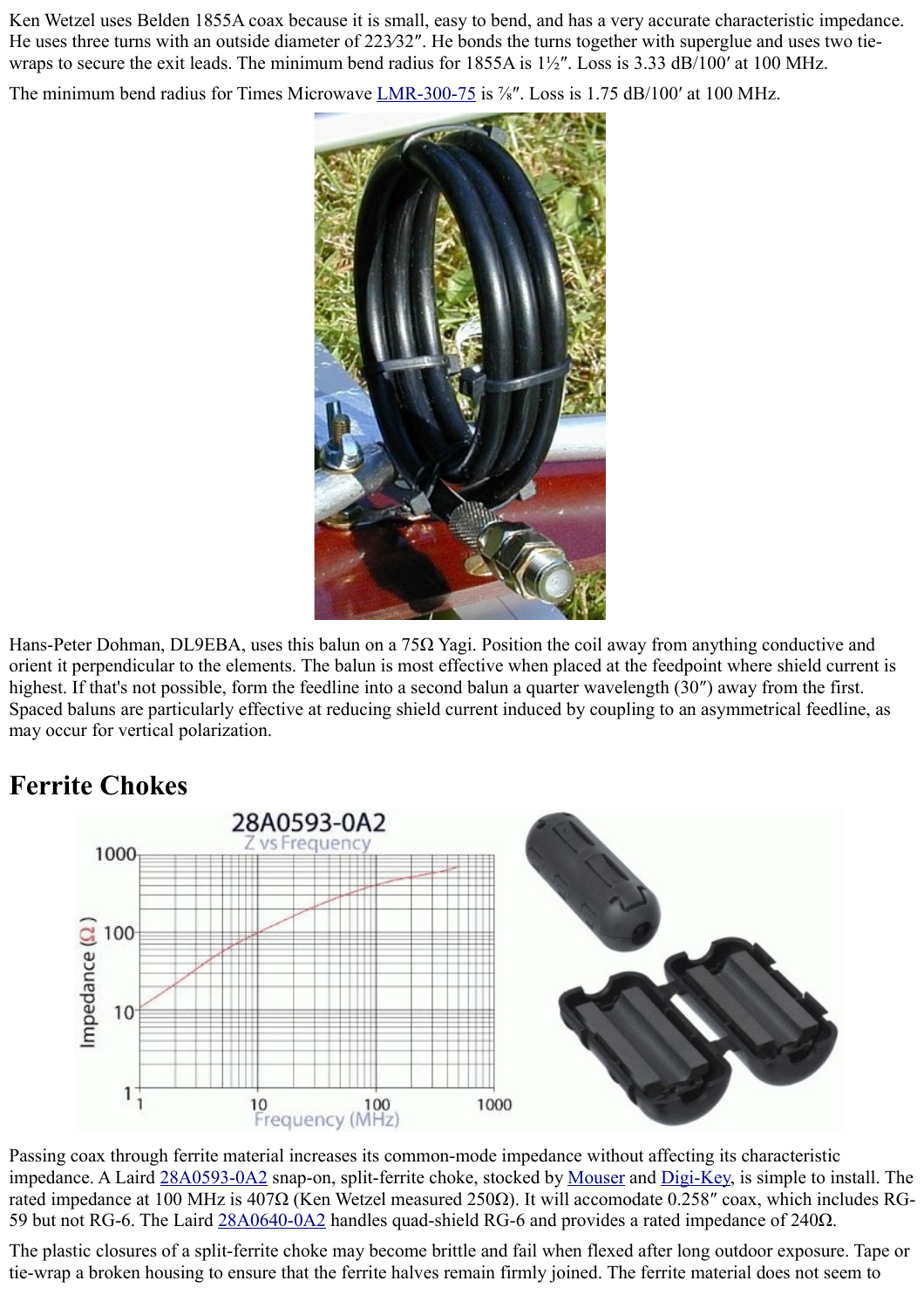degrade outdoors.



A nonsplit ferrite sleeve, installed before terminating the cable, is inherently more robust than split ferrite. A Fair-Rite [2643625202](http://www.fair-rite.com/cgibin/catalog.pgm?THEONEPART=2643625202) choke, available at [Mouser,](http://www.mouser.com/ProductDetail/Fair-Rite/2643625202/?qs=MLldULe7zY2slPI7xZO9Pw%3D%3D) has a rated impedance at 100 MHz of 384Ω (Ken Wetzel measured 330Ω). It has a minimum hole diameter of 0.3″ and will accomodate quad-shield RG-6.

Ferrite choke impedances are much lower than those a coiled-coax balun provides. But coil resonance varies with jacket material and construction, and verification requires instrumentation. Ferrite chokes provide moderate, noncritical, broadband attenuation in a compact package. To increase the impedance, use more than one choke.

## **Balun Model**

With the AO 8.50 Antenna Optimizer I modeled a highly directive [narrowband Yagi](http://ham-radio.com/k6sti/maxpat.htm) in free space. Due to its extremely small backlobes, this antenna is very sensitive to stray signal pickup. I added a conductor to one side of the feedpoint to represent the coax shield. In practice, the shield surge impedance and resulting current depend on the length of the coax, what it couples to, and what it connects to. Since these parameters are unknown, I modeled a traveling wave on the shield as a general, nonresonant example. As you lengthen any conductor, it develops a traveling wave as the incident power gradually radiates away. I created a traveling wave on a relatively short wire by placing a  $350\Omega$  load a quarter wavelength from the far end. I adjusted the load impedance and position for the most uniform wire current.

This is the model geometry. The red dot is the feedpoint and the green dot is the traveling-wave termination. The yellow traces represent current magnitude. A traveling wave on a vertical wire radiates mostly downward. To examine a worse case, I bent the shield wire horizontal 6′ below the Yagi. The horizontal section is 20′ long. It is centered on the elements and does not couple to them. Note the discontinuous driven-element current and the nonsinusoidal shield current.



With a circuit analysis program I modeled a coiled-coax balun as a parallel trap in a 50 $\Omega$  system. I adjusted the component values to obtain the response I had measured for the test balun. Then I used the values for an RLC load in AO. Analysis at 88.1 MHz tests the worst-case shield-current suppression of a coiled-coax balun resonated at midband.

To try a resonant shield, I removed the termination and adjusted the horizontal wire length to maximize its current, which occurred at 231″. For a traveling wave and no balun, shield current at the feedpoint was 6.8% of maximum model current. For the resonant shield, it is 19%. Forward gain with no balun is 6.02 dBd.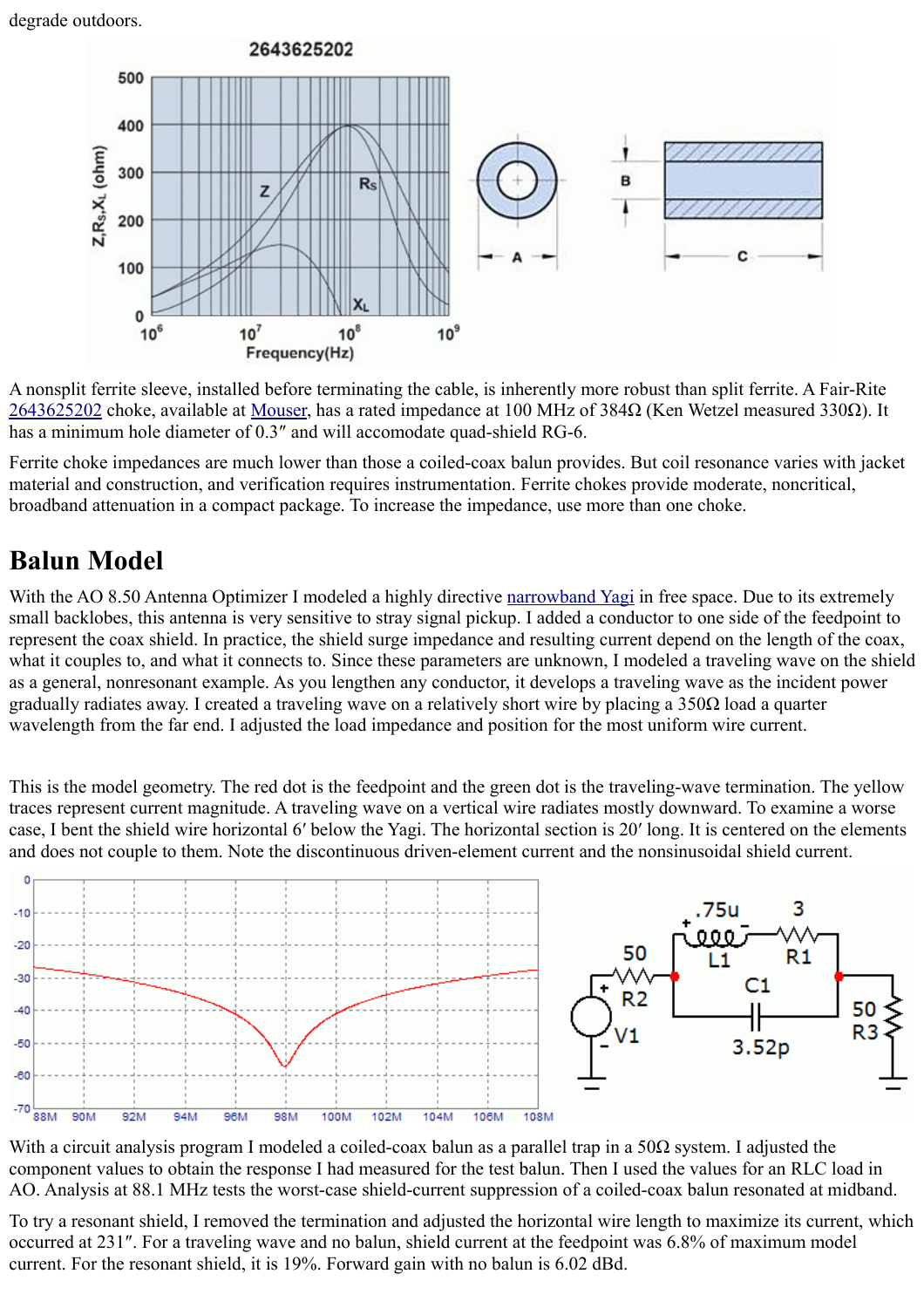```
Yagi/Balun Model ; use 27 segments/halfwave
Free Space
88.1 MHz
9 6063-T832 wires, inches
x1 = 0 ; element positions
x2 = 21.9375x3 = 37.25x4 = 76.8125<br>y1 = 67.375/2; element half-lengths
y2 = 67.1875/2y3 = 61.6875/2y4 = 53.6875/2a = -2 ; position of balun below antenna
b = -72 ; position of shield bend
c = x2 - 209.5 ; position of traveling-wave termination
d = c - 30.5 ; position of shield endpoint
1 x1 -y1 0 x1 y1 0 0.375 ; reflector
1 x2 -y2 0 x2 0 0 0.375 ; one side of driven element
1 x2 y2 0 x2 0 0 0.375 ; other side
1 x3 -y3 0 x3 y3 0 0.375 ; first director
1 x4 -y4 0 x4 y4 0 0.375 ; second director
1 x2 0 0 x2 0 a 0.15 ; dipole to balun<br>1 x2 0 a x2 0 b 0.15 ; balun to bend
1 x2 0 a x2 0 b 0.15 ; balun to bend
1 x2 0 b c 0 b 0.15 ; horizontal run to termination
1 c 0 b d 0 b 0.15 ; beyond termination
1 source
Wire 2, end2 1 0 39 pF ; shunt capacitor for 75-ohm match
2 loads
Wire 7, end1 .75 uH 3.52 pF 3 ohms ; RLC balun model resonant at 98 MHz
Wire 9, end1 350 ohms \qquad \qquad ; termination to create traveling wave
```
In a different simulation, I fed a shorted folded dipole against a vertical conductor to model the common-mode impedance of a typical Yagi driven element and coax shield. For shield lengths between 15′ and 30′, worst-case 75 $\Omega$ mismatch loss was only 6.3 dB. Since the impedance is high at mismatch loss peaks, any feedline coupling to lossy material should lower this value. The small mismatch loss values mean that you can't count on a nonresonant feedline length to inhibit unwanted common-mode signals. The Yagi pattern for minimum shield current and no balun illustrates this result.

#### **300Ω Ferrite Baluns**



Most 300Ω ferrite baluns use two transmission-line transformers interconnected as shown. These baluns produce equal voltages of opposite phase at the 300Ω terminals when driven at the 75Ω terminals. Conversely, voltages common to the 300 $\Omega$  terminals cancel at the 75 $\Omega$  terminals. With both ports shorted the common-mode impedance typically is less than 20Ω.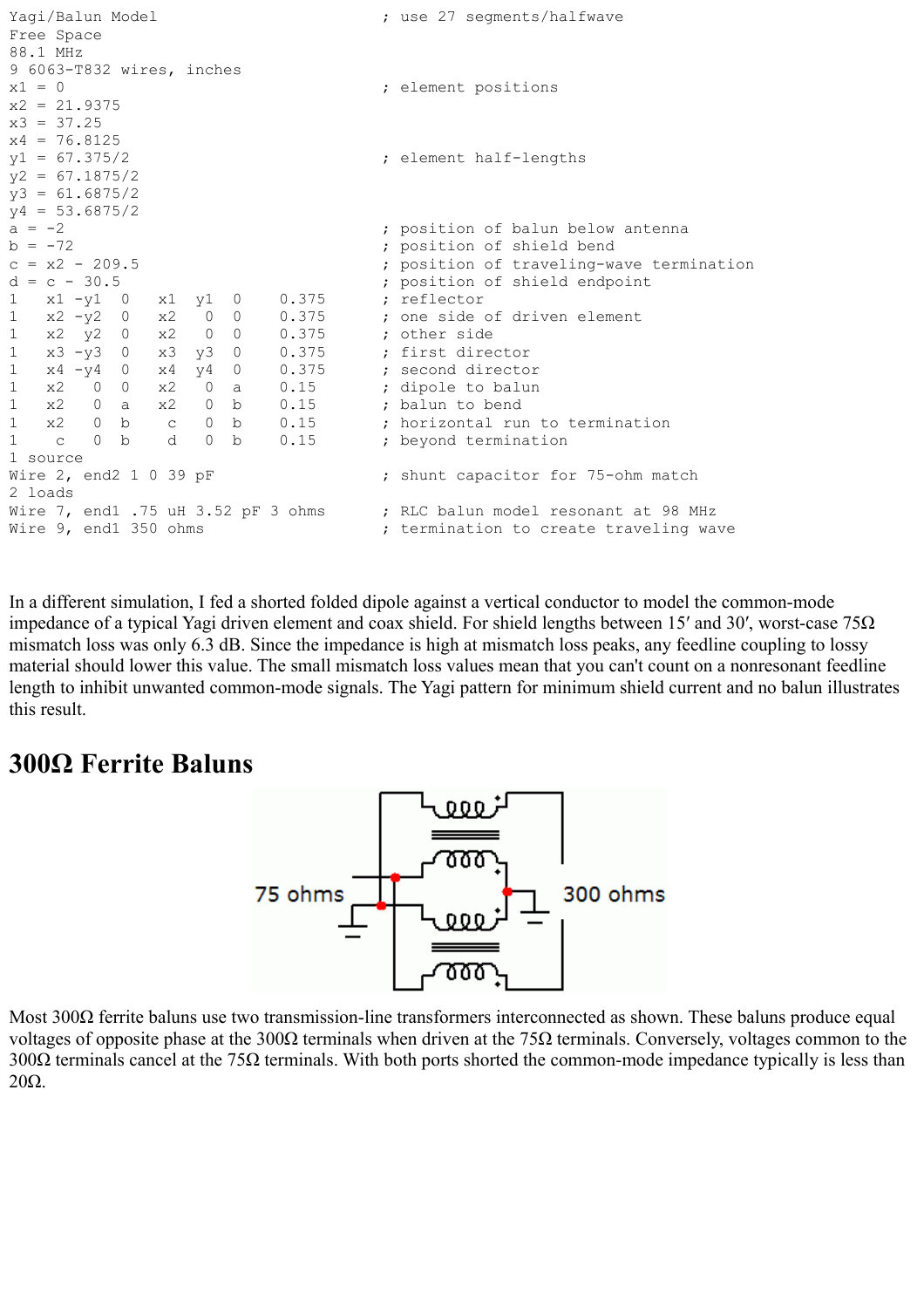

Inside a typical balun you'll find a two-hole ferrite core that accomodates both transformers without adverse coupling.



Some baluns unground the transformer interconnecting lead. These baluns tend to equalize currents rather than voltages at the  $300\Omega$  terminals. This promotes signal cancellation when the parallel-line impedances differ, as when one line is closer to a conductor than the other. The common-mode impedance typically is  $250\Omega$ .



A wire at the center of the core and two leads instead of four to the coax shield identify this as a current balun.



Some voltage baluns use a single toroidal transformer as a phase inverter. What look like series capacitors actually are integrated RC networks. Not all single-transformer baluns have these networks and they can be found in other kinds of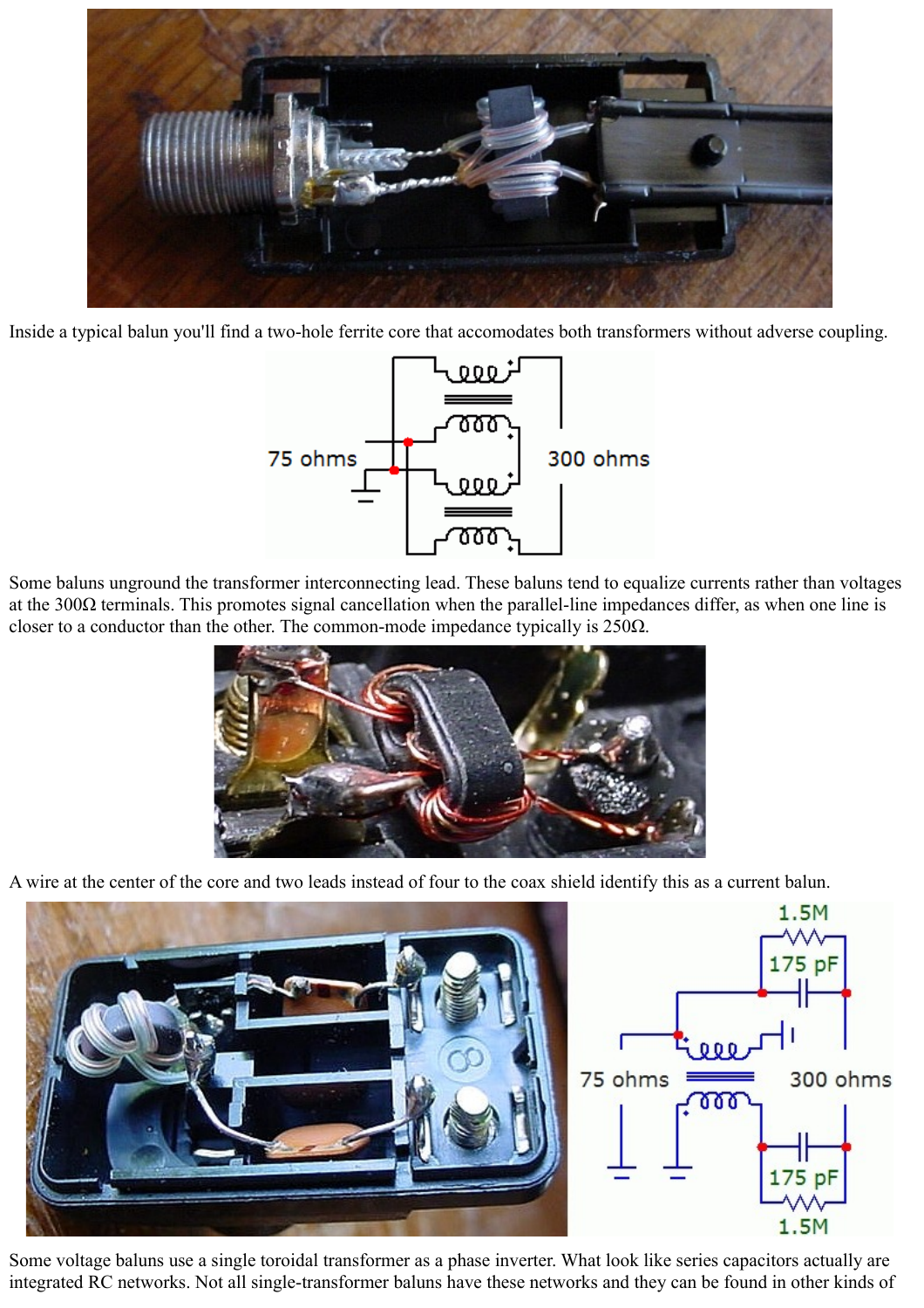baluns as well. The capacitance improves the low-frequency balance and the resistance drains any static charge.

To compare the common-mode rejection of various baluns, I cut a 31″ piece of 300Ω twin-lead. This is a quarter wavelength at the low end of the FM broadcast band. Fed against a surface, a conductor of this length makes an effective antenna. I terminated the twin-lead with a 300Ω resistor at one end and with spade lugs at the other. I connected it to several baluns that I plugged directly into my Wavetek [SAM](http://ham-radio.com/k6sti/sam.htm) RF-level meter, which I tuned to a local FM signal. Keeping the orientation of the twin-lead constant, I swapped baluns and compared signal levels. Except for a tiny residual, any signal was due to unwanted common-mode balun response.

After connecting the twin-lead directly to the SAM as a reference, I measured the following relative signal levels in dB for several baluns:

Voltage baluns, two transformers  $<-40$   $<-40$   $-35$   $-29$   $-27$   $-26$ one transformer -18 -18 Current baluns -20 -19

The single-transformer baluns had the worst common-mode rejection. The current baluns were almost as bad even though their common-mode impedance was much higher. I had created one of the current baluns by ungrounding the transformer interconnecting lead in a voltage balun. When I grounded it with an insulated tool while watching the meter, the unwanted signal dropped about 10 dB.



These are the two <-40 baluns. I assume they have two transformers inside. I did not compensate for the extra lead length. In addition to having the best common-mode rejection, these baluns had the lowest transmission loss, 0.5 dB. The other baluns were the push-on type with screw terminals, with a typical loss of 0.75 dB.

Even with perfect common-mode balun rejection, nonzero transmission line spacing causes a residual differential signal. Simulation of the terminated twin-lead oriented vertically above an infinite ground plane gave a peak differential signal 44 dB below the peak common-mode signal.



You can increase common-mode rejection by following a 300Ω voltage balun with a 75Ω current balun. Since the common-mode impedance of a voltage balun is low, the cascaded common-mode rejection should be that of the voltage balun plus the common-mode attenuation of the current balun.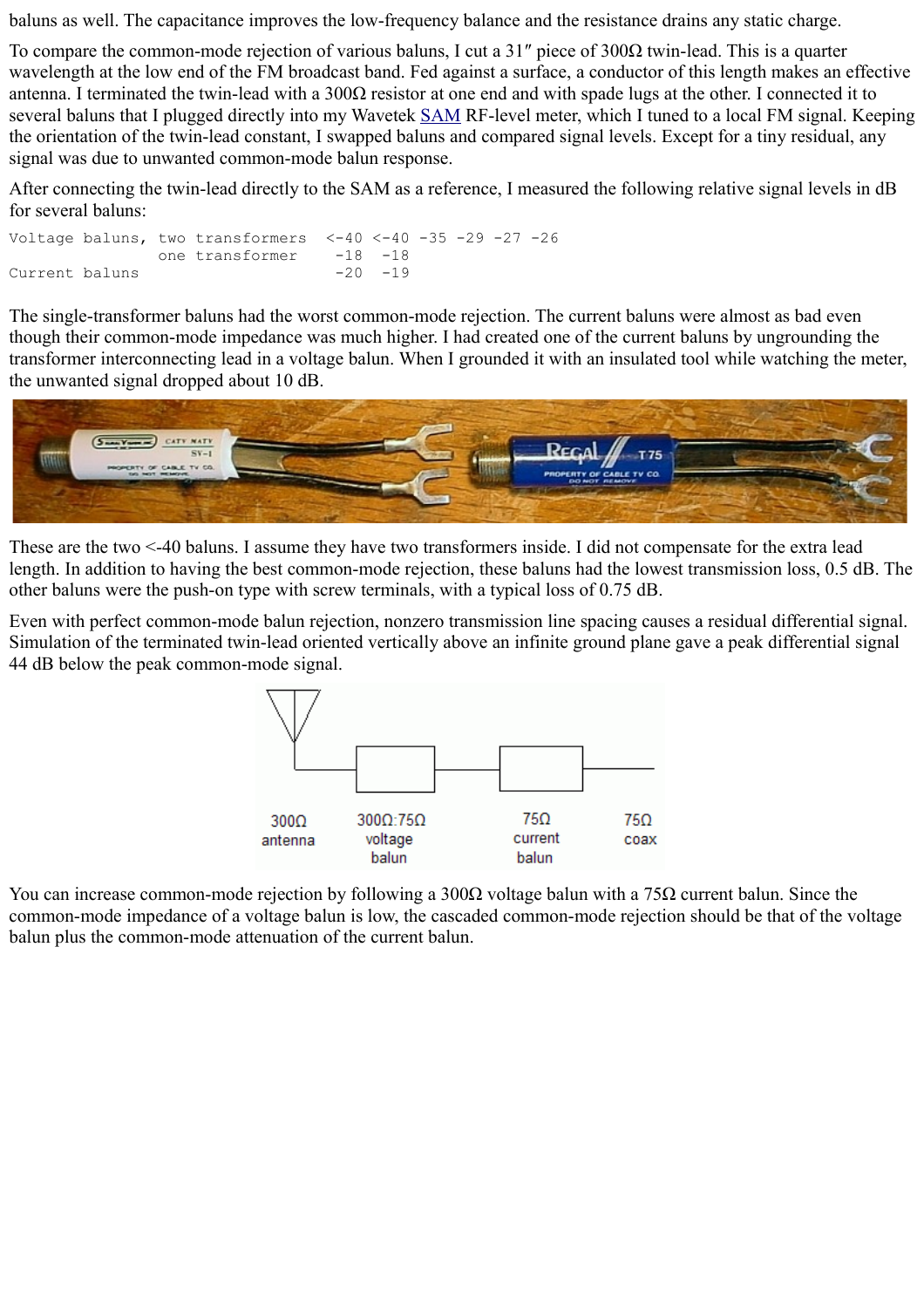### **300Ω Halfwave Balun**



A halfwave coaxial line that inverts the signal makes a low-loss 300Ω voltage balun. Peter Körner used small-diameter coax to save space. Two ferrite chokes provide further common-mode attenuation. All shields connect. The halfwave-line center conductors go to the two antenna terminals, while the feedline center conductor goes to one of them. Keep all leads as short as possible, as Peter did here.



This circuit models the loss of a halfwave balun. The lossless transmission line has a characteristic impedance of  $75\Omega$ and a delay of 5.1 ns. The T-pad models the 0.083-dB loss of a 50″ line, assuming RG-6 at 2 dB/100′ and a velocity factor of 83%.